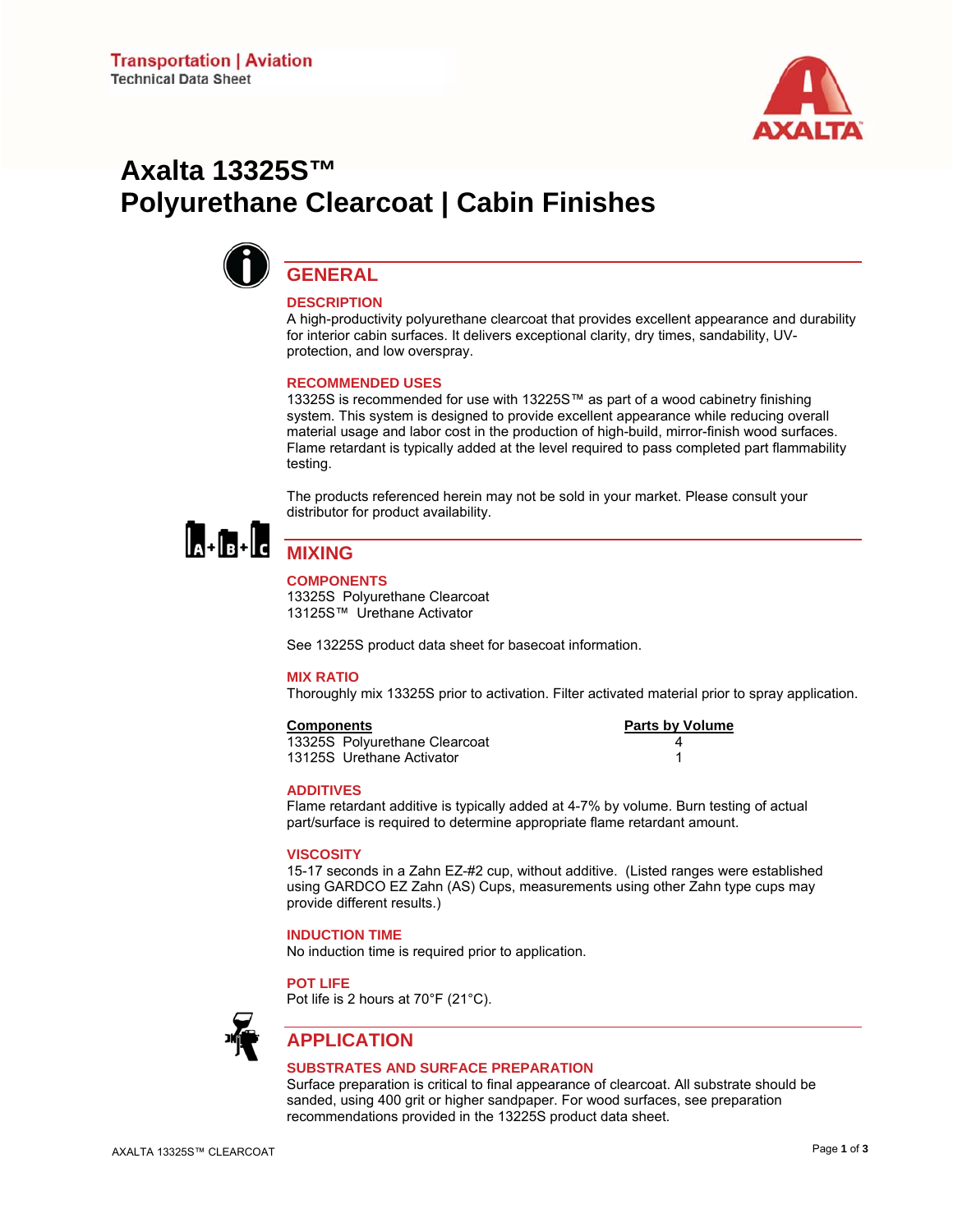

#### **GUN SETUP**

13325S can be applied with conventional, HVLP and electrostatic spray equipment using pressure or gravity fluid delivery.

## **Conventional Fluid Tip**

**HVLP** 

**FLUID DELIVERY** 

Conventional 10-12 oz./min<br>
HVI P 10-12 oz./min

**AIR PRESSURE** 

Pressure Pot 1.2mm-1.6mm (.047"-.063") Gravity Feed 1.2mm-1.6mm (.047"-.063")

Pressure Pot 1.2mm-1.6mm (.047"-.063") Gravity Feed 1.2mm-1.6mm (.047"-.063")

10-12 oz./ $min$ 

50-60 psi atomizing air HVLP 25-30 psi atomizing air

#### **ENVIRONMENTAL CONDITIONS**

Substrate and ambient temperature must be between 50°F (10°C) and 110°F (43°C). The substrate must be at least  $5^{\circ}F(3^{\circ}C)$  above the dew point. Relative humidity should be below 90%. Heating activated paint above 110°F (43°C) may cause gelation. For optimum appearance spray 13325S at 75°F (24°C) or warmer.

#### **APPLICATION**

- A 3-coat process is recommended for 13325S application. Spray the first coat medium wet, with a wet film build of no more than 1.0 mil. Allow the coat to flash 3-5 minutes before the next coat. Repeat with a second and then third coat. Once the 3-coat process is completed, allow the coating to dry for 3 hours at  $70^{\circ}$ F (or 30 minutes at 120 $^{\circ}$ F).
- Repeat the 3-coat process (additional 3 coats with 3-5 minute flash in between each coat).
- After the second 3-coat process is completed, allow the coating to dry for at least 8 hours at 70°F. The coating should be sanded smooth, finishing with 1500 grit or higher. A mirror finish can be obtained using a variable speed buffer (1200-1800 rpm) with foam pad and finishing polish. Prior to final buffing/polishing, the 13325S application processes may be repeated increase depth of finish.

#### **CLEANUP SOLVENTS**

Axalta 107™ Low-VOC Gun & Equipment Cleaner Axalta 105™ Gun & Equipment Cleaner



# **DRY TIMES**

### **AIR DRY AT 70°F (21°C)**

Flash Between Coats<br>
Dust Free 10 minutes Dry to Sand/Polish

10 minutes<br>3 hours

## **FORCE DRY AT 120°F (49°C)**

Dry to Sand/Polish 30 minutes

Flash Before Force Drv None required Dry to Touch 10 minutes (after cool down)

\*Note that addition of flame retardant will increase dry times. Infrared drying is not recommended.

#### **RECOAT**

13325S may be recoated with itself after 1 hour if force dried and 2 hours if air dried. If 13325S is being recoated after 24 hours, scuff sand with 1200-1500 grit paper.